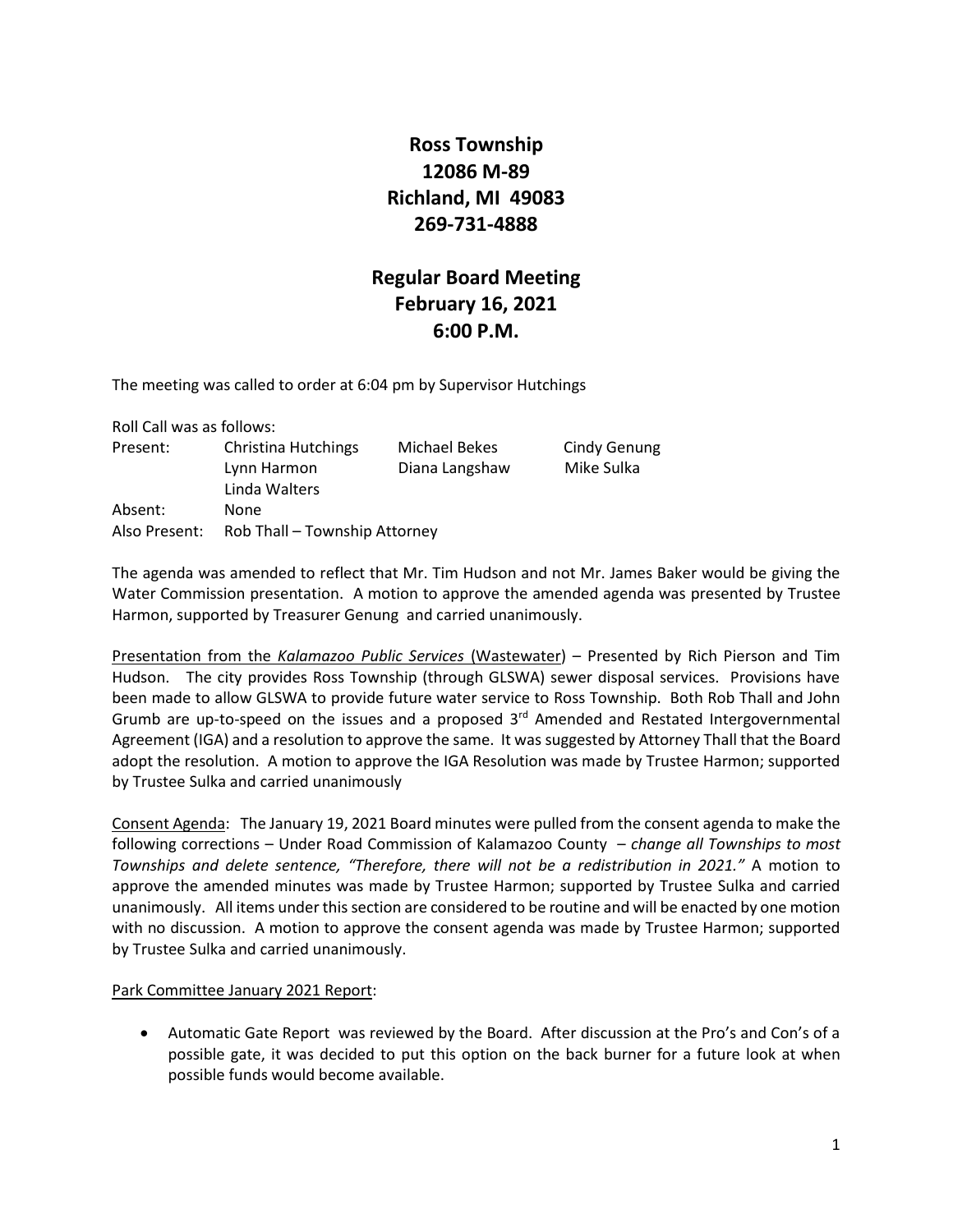- The Park Committee approved the Athletic Mentors request to hold their Annual Triathlon at the Park again on August 1, 2021.
- The Park Committee received a request from Judge Peter Plummer's family to have his memorial service held in Ross Township park. It will be held June 06, 2021. The park will be closed on that date from 0900 am to 0130 pm for the event.
- Memorial Plaque for Rob Poth and John Daugherty. The two gentlemen bought a damaged bench from LandScape Forms, stripped it, repainted and refinished it and denoted it to the Park. The Park Committee voted to accept the bid from Otten Trophies in Kalamazoo for \$96.00 to have this made to honor them for their generous gift to the park and the Eagle Scout (Troop #239) project. A motion was made by Trustee Harmon; supported by Trustee Sulka and carried unanimously.
- The Park Committee voted to accept the bid from ROTHCO to install two brown and white standard park signs, each to be placed 300 feet in each direction of the park entrance. The Park signs are to warn cars to slow down as there was a park and children nearby. A motion was made by Trustee Bekes; supported by Trustee Langshaw and carried unanimously.

### Planning Commission Report -

• The proposed budget has been revised and is lower than expected.

### Supervisor Report –

- Residential Rental Ordinance Waiting on official recommendation from Attorney and AGS. It is in civil court.
- Labelle Road SAD Signatures New petition has signatures and a new letter from resident but no further communication from LaBelle residents. Clerk Walters and Assessor Story will verify the signatures on the petition.
- DNR Watercraft Control Resolution The DNR recommend establishing a slow no-wake speed watercraft control of boundaries. This would provide safer conditions in the waters of Gull Lake within the jurisdiction of Ross Township. It was decided that the Board would hold a special meeting regarding the "no wake" zone and allow time for public comment. The meeting is scheduled for March 02, 2021 at 6:00 pm.
- Captain Christiansen informed the Supervisor that Deputy Kristy Prahin had a death in the family and has been gone for the last few days.
- PFAS The drilling in the Richland area is completed. Lab results will be physically mapped out to see the full scope and to identify if the plume has migrated any.

## Public Comment -

- *Max Waldorf (Marine)* We oppose. Would impact our business. I do agree with a wake zone on the Southern Bay. The new wake zone seems to be more Northbound. There are 2.2 miles in the new no- wake zone.
- *David Scott* Agrees with previous person. We need a no wake zone. Yes South and No North
- *Attorney Thall*stated that we have to adopt the ordinance exactly as it is or start the process over.
- *Liddell (238 E GL Drive)* His new dock would be in the no wake zone. Is there a DNR report and an explanation as to the new no wake zone?